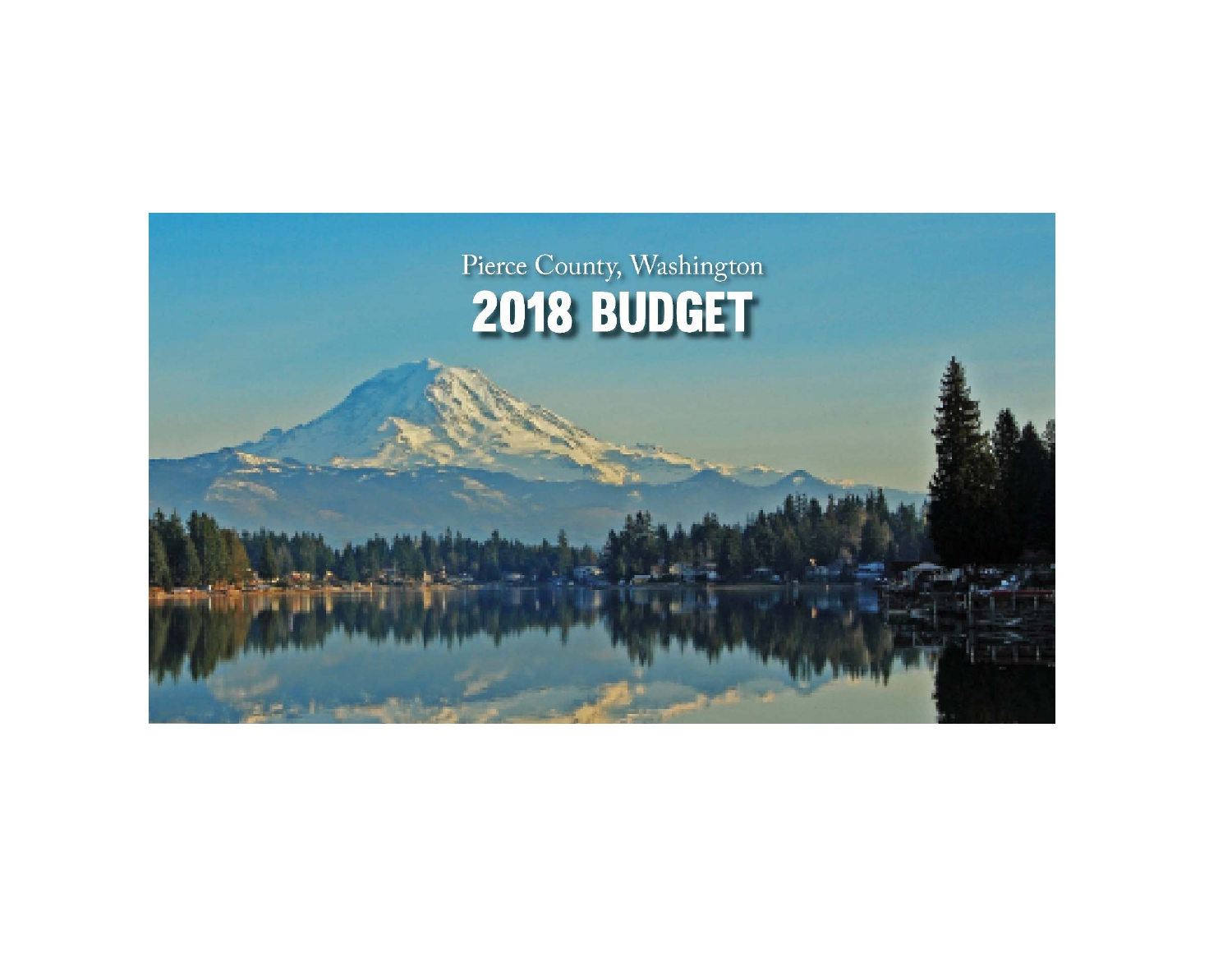

# **2018 BUDGET**

Gary Robinson, Finance Director 253‐798‐7450 Gary.Robinson@co.pierce.wa.us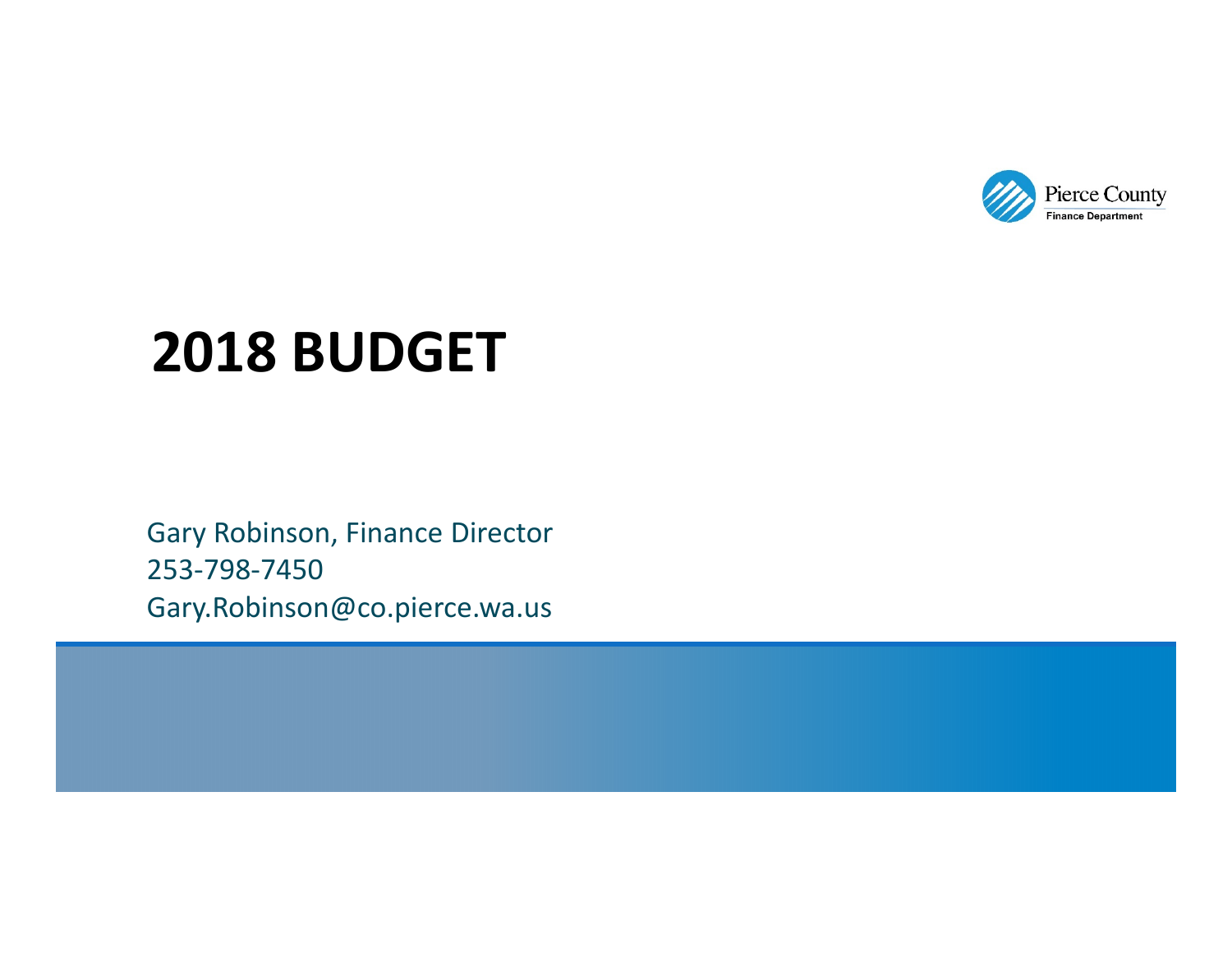

### **Agenda**

> Budget Development

- General Fund Budget
- Total County Budget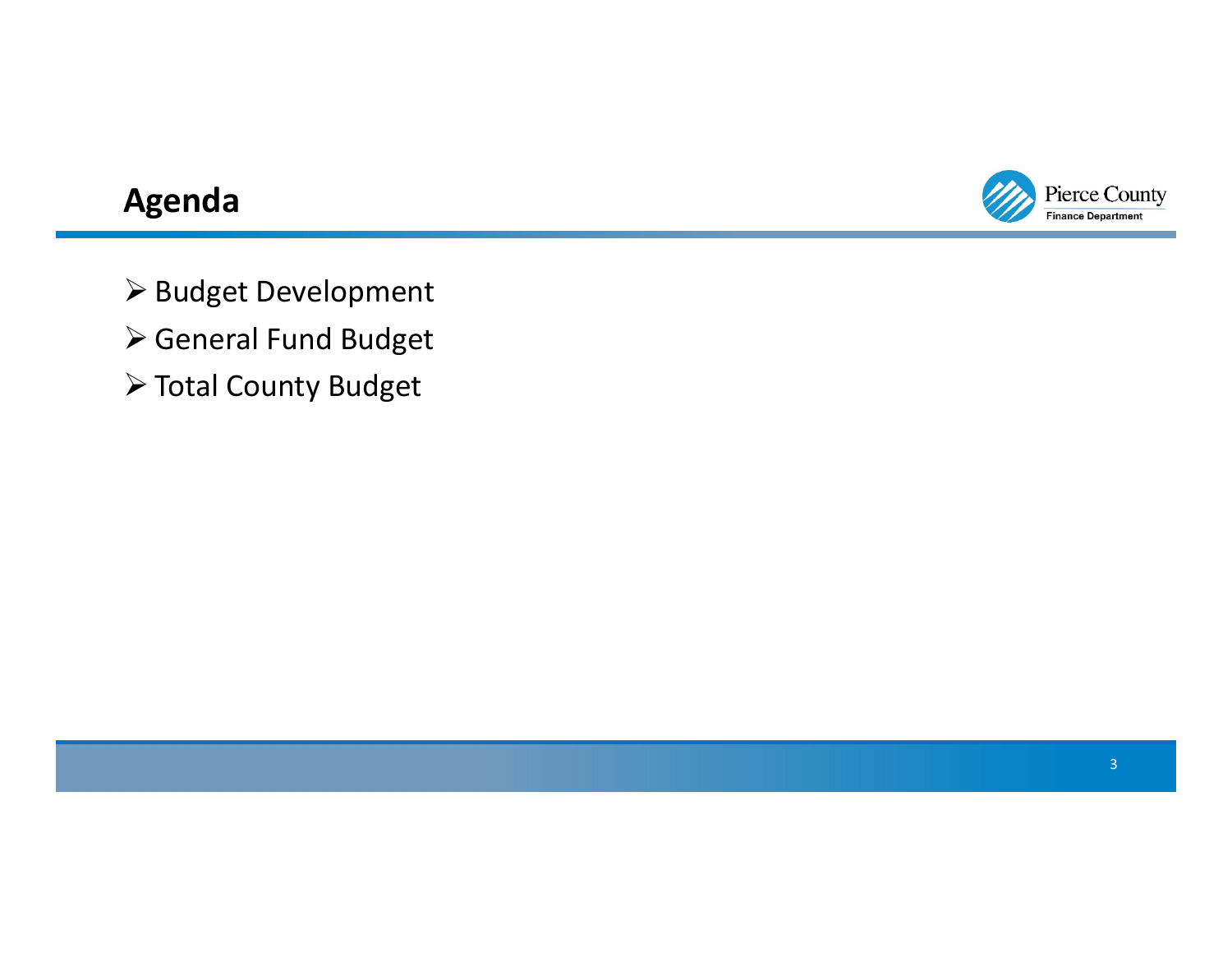

# **BUDGET DEVELOPMENT**

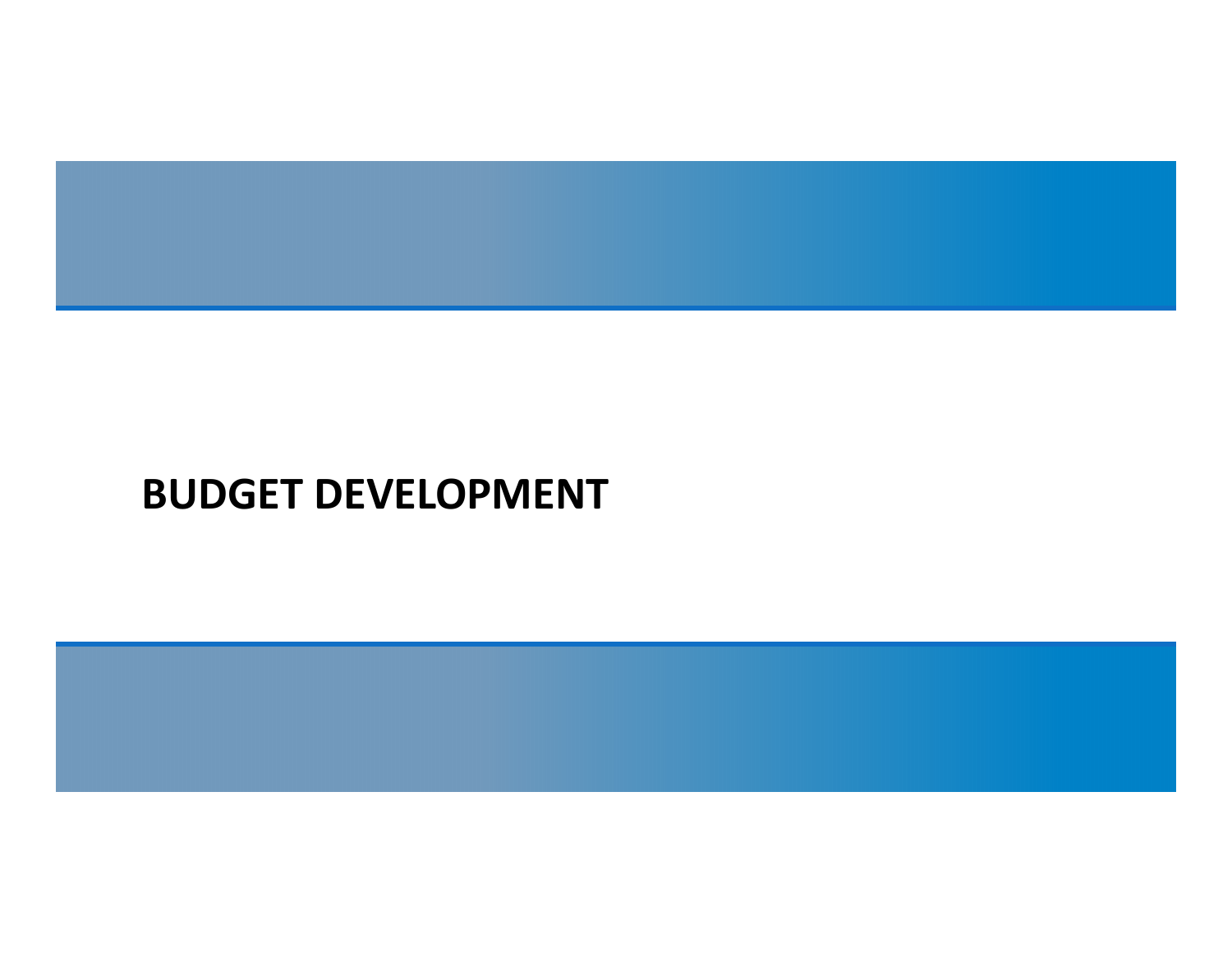## **Strategic Planning and Performance Management**

- **Vision** <sup>A</sup> vibrant Pierce County where people choose to live, work, and raise <sup>a</sup> family.
- **Mission** Through collaboration and partnerships, Pierce County delivers efficient, innovative, and reliable public services to enhance our quality of life.

#### **Values**

- **1. Integrity** Be honest, ethical, and professional in all actions.
- **2. Partnership** Collaborate with others to achieve common goals.
- **3. Respect** Treat all people with dignity; be inclusive and consider others' contributions and opinions.
- **4. Innovation** Seek new solutions and pursue ongoing service improvements.
- **5. Accountability** Act in the public's best interest by being responsible stewards of their resources.



**Pierce County Finance Department**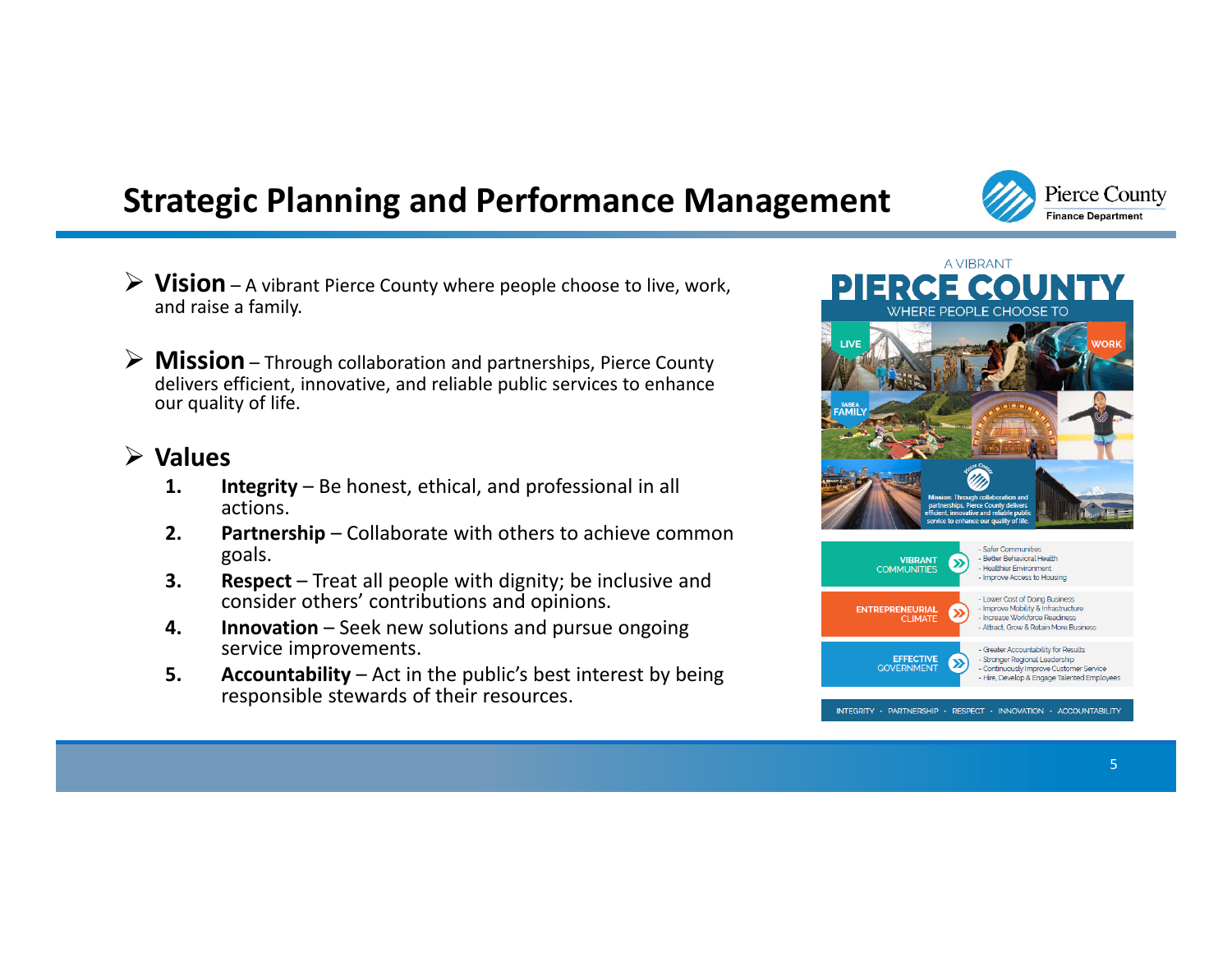#### Pierce County Finance Department

## **Strategic Planning and Performance Management**

| <b>Vibrant Communities</b>                                 |                                                                                                      |  |  |  |
|------------------------------------------------------------|------------------------------------------------------------------------------------------------------|--|--|--|
| <b>Safer Communities</b>                                   | People have confidence they are safe at home, at work, and throughout the<br>County.                 |  |  |  |
| <b>Better Behavioral Health</b>                            | Residents have access to and options for behavioral health services to support<br>a fulfilling life. |  |  |  |
| <b>Healthier Environment</b>                               | Current and future generations have clean, safe, and fun places to enjoy the<br>outdoors.            |  |  |  |
| <b>Improve Access to Housing</b>                           | Everyone has a clean, safe place to live.                                                            |  |  |  |
| <b>Entrepreneurial Climate</b>                             |                                                                                                      |  |  |  |
| <b>Lower Cost of Doing Business</b>                        | Government policies and procedures are streamlines so that companies save<br>time and money.         |  |  |  |
| <b>Attract, Grow, and Retain</b><br><b>More Businesses</b> | Pierce County has a thriving economy.                                                                |  |  |  |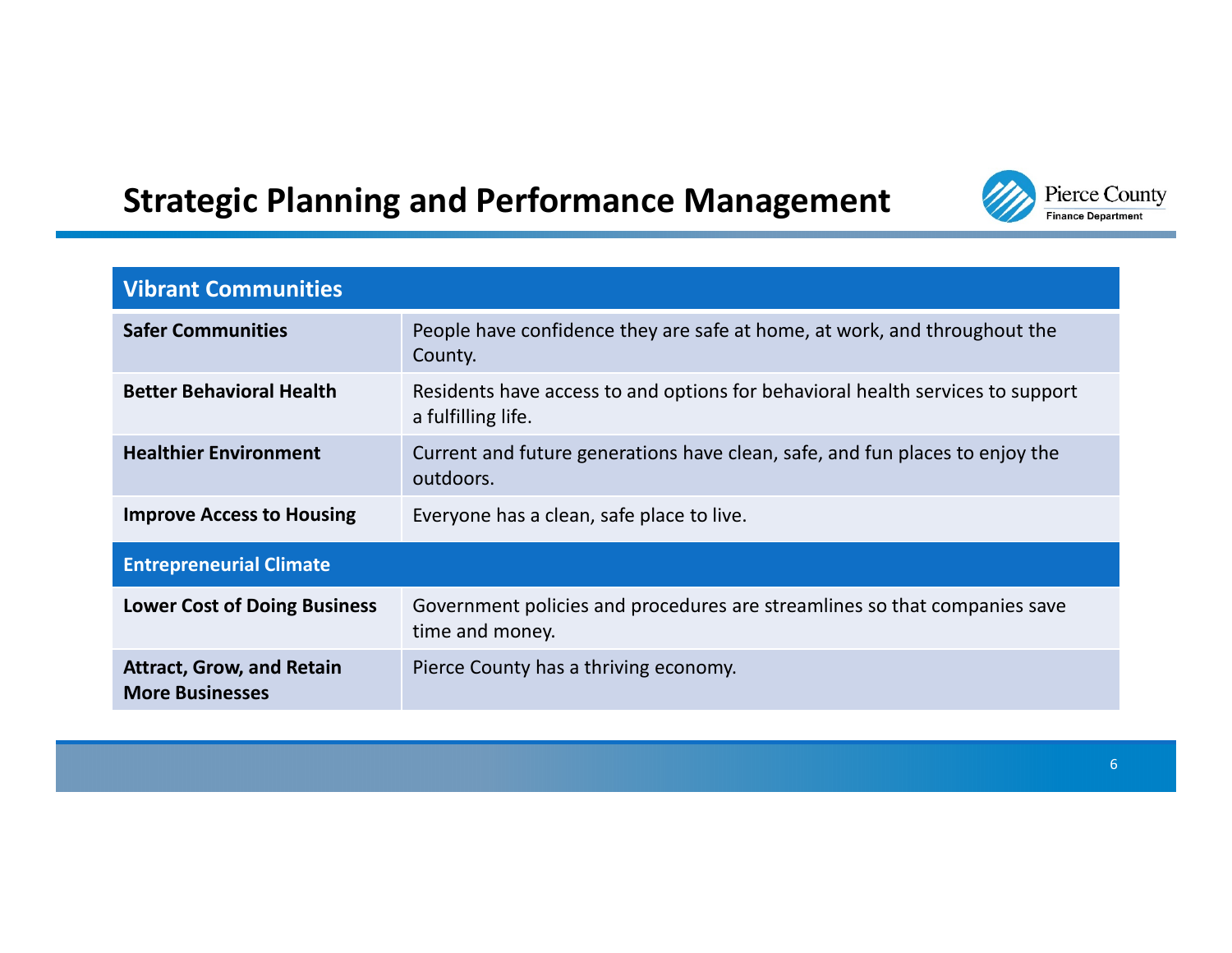## **Strategic Planning and Performance Management**



| <b>Entrepreneurial Climate (cont.)</b>                 |                                                                                                                                 |
|--------------------------------------------------------|---------------------------------------------------------------------------------------------------------------------------------|
| <b>Improve Mobility and</b><br>Infrastructure          | People and goods move freely; future growth is planned and supported.                                                           |
| <b>Increase Workforce Readiness</b>                    | Businesses have access to skilled and trained employees.                                                                        |
| <b>Effective Government</b>                            |                                                                                                                                 |
| <b>Greater Accountability for</b><br><b>Results</b>    | Measurement and public transparency drives improved decisions, performance,<br>and fiscal responsibility.                       |
| <b>Stronger Regional Leadership</b>                    | Collaborative relationships that result in improved service delivery and better<br>quality of life for Pierce County residents. |
| <b>Continuously Improve</b><br><b>Customer Service</b> | Customers consistently receive high-quality service.                                                                            |
| Hire, Develop, and Engage<br><b>Talented Employees</b> | Productive, innovative employees work for Pierce County and recommend it as<br>a great place to work.                           |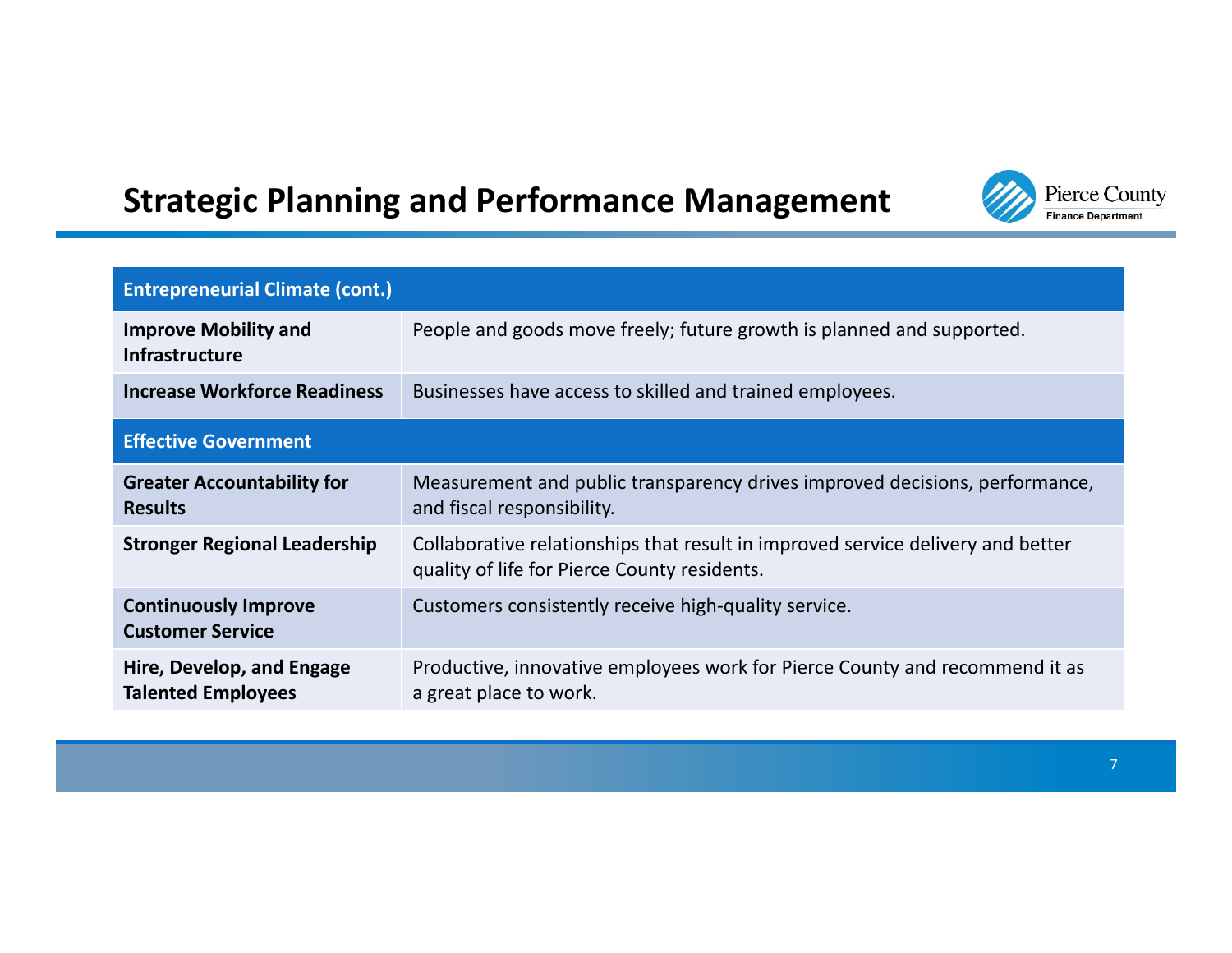

# **GENERAL FUND BUDGET**

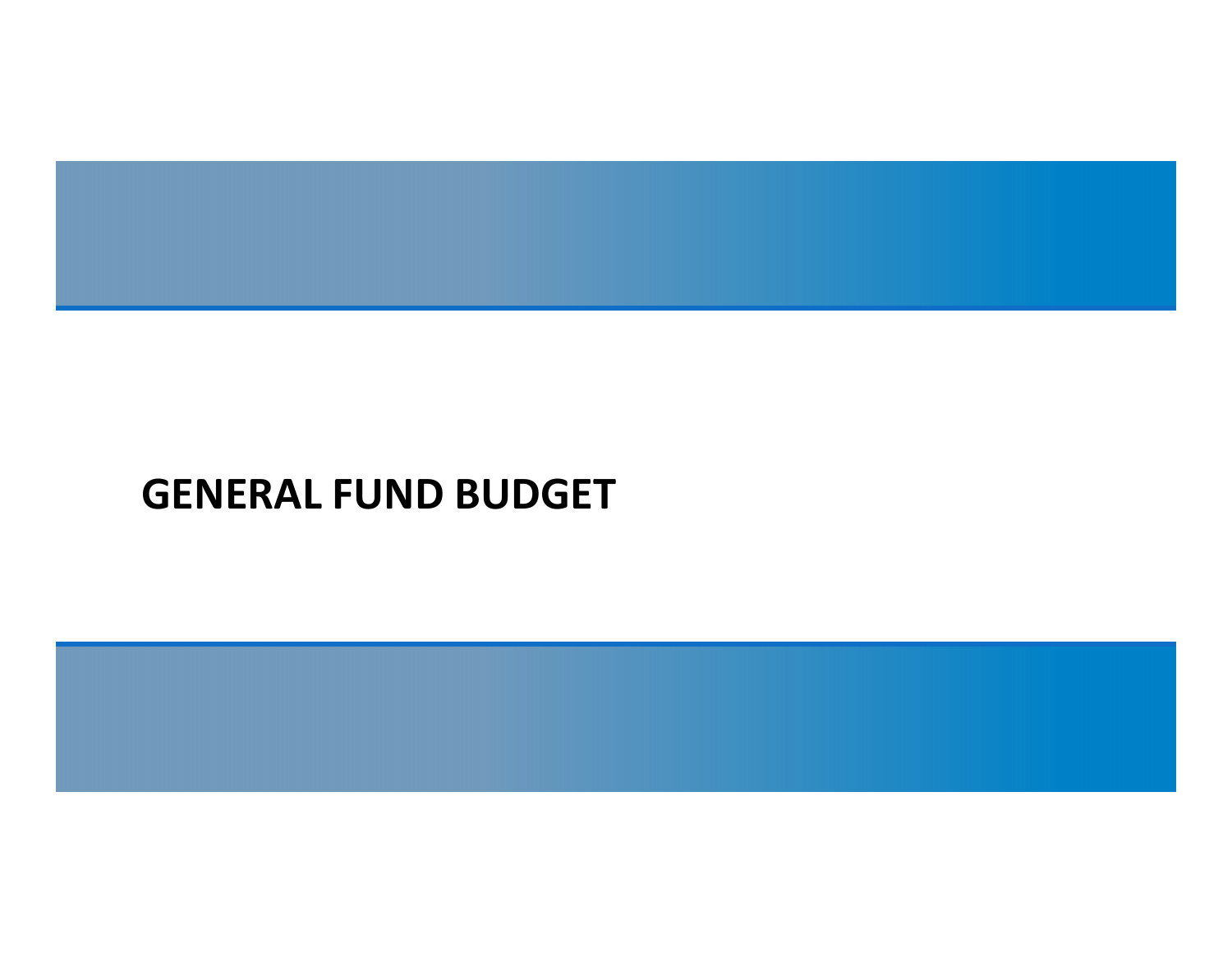#### Pierce County **Finance Department**

#### **General Fund**



#### **General Fund Percent Change**

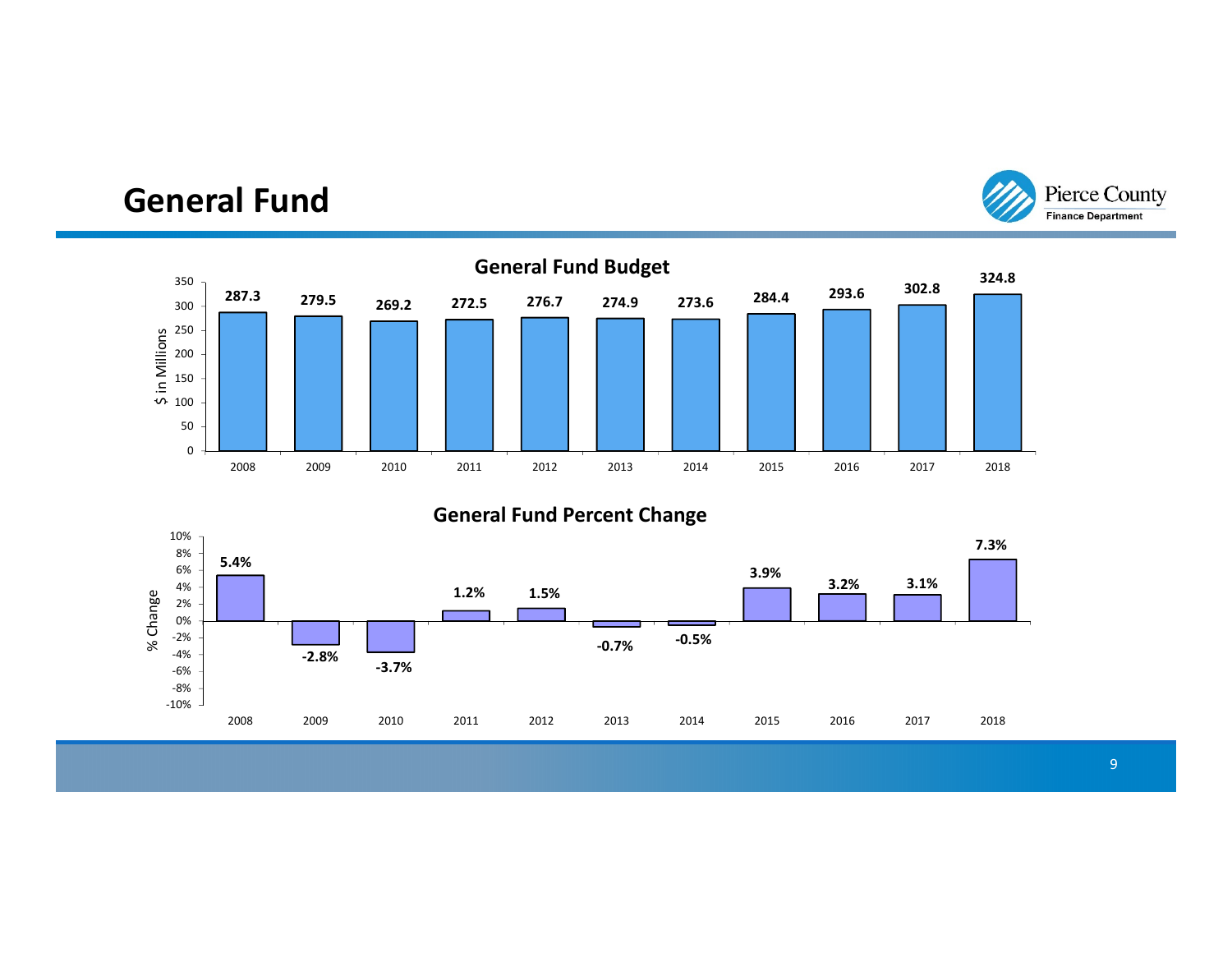### **General Fund Revenue Highlights**



#### $\triangleright$  Property Tax Revenue

- 2017 Budget ‐ \$137.1 million
- 2018 Budget ‐ \$139.1 million, 1.5% higher

#### **≻ Sales Tax Revenue**

- 2017 Budget ‐ \$72.4 million
- 2017 Forecast ‐ \$77.0 million
- 2018 Budget ‐ \$82.0 million, 6.5% higher than 2017 Forecast
	- Additional Internet Sales \$1.7 million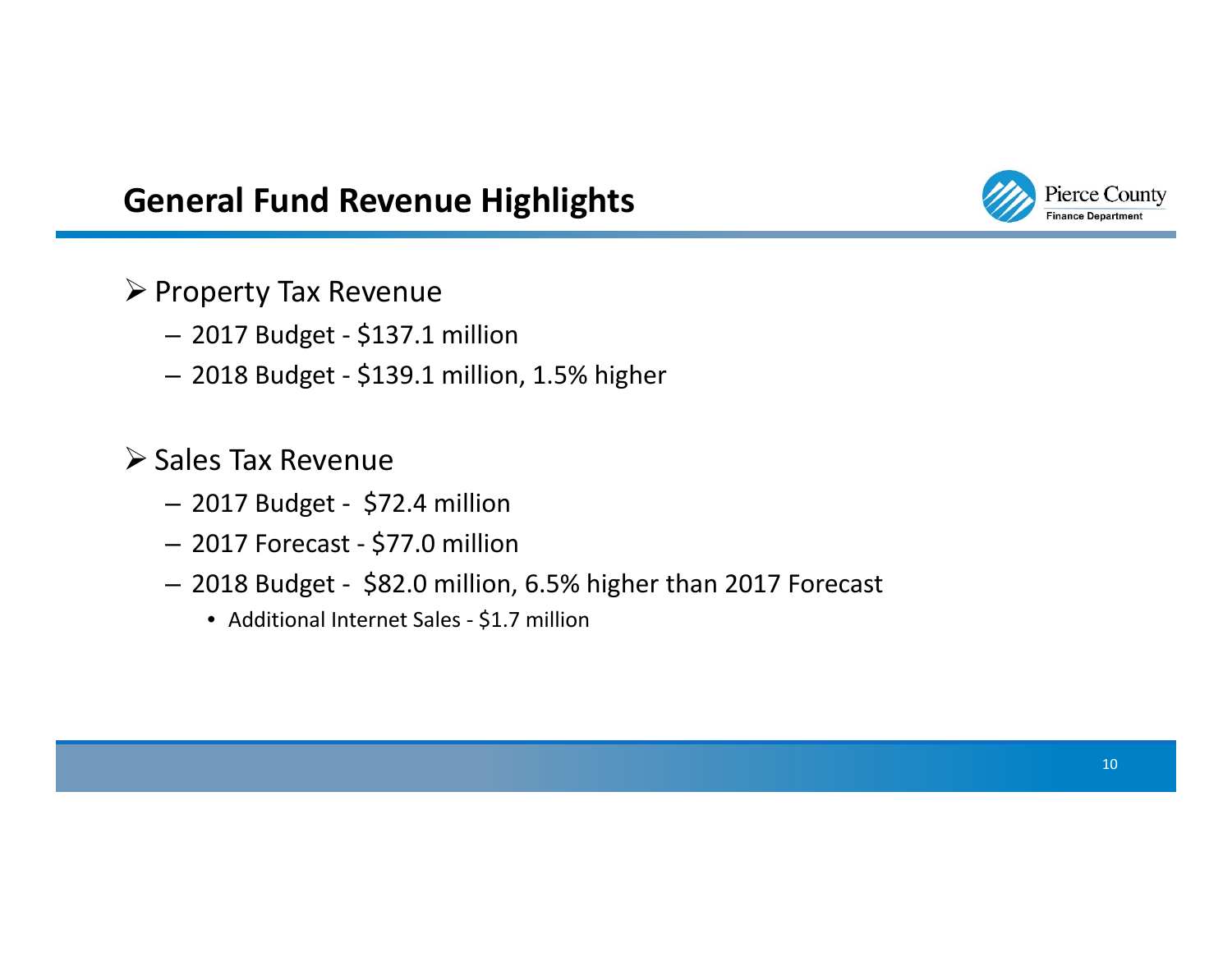### **Change in General Fund Revenues**



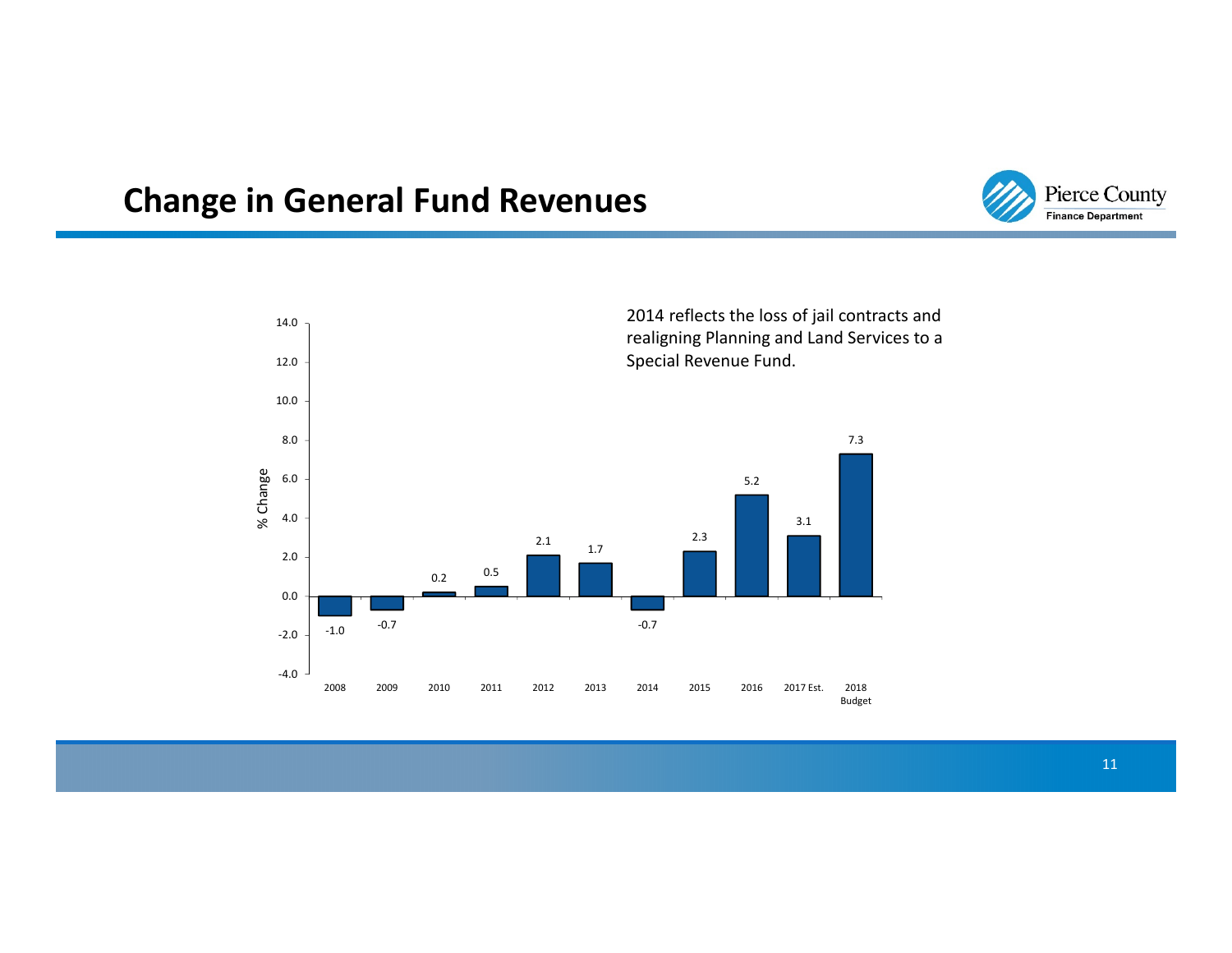#### **General Fund Revenue**



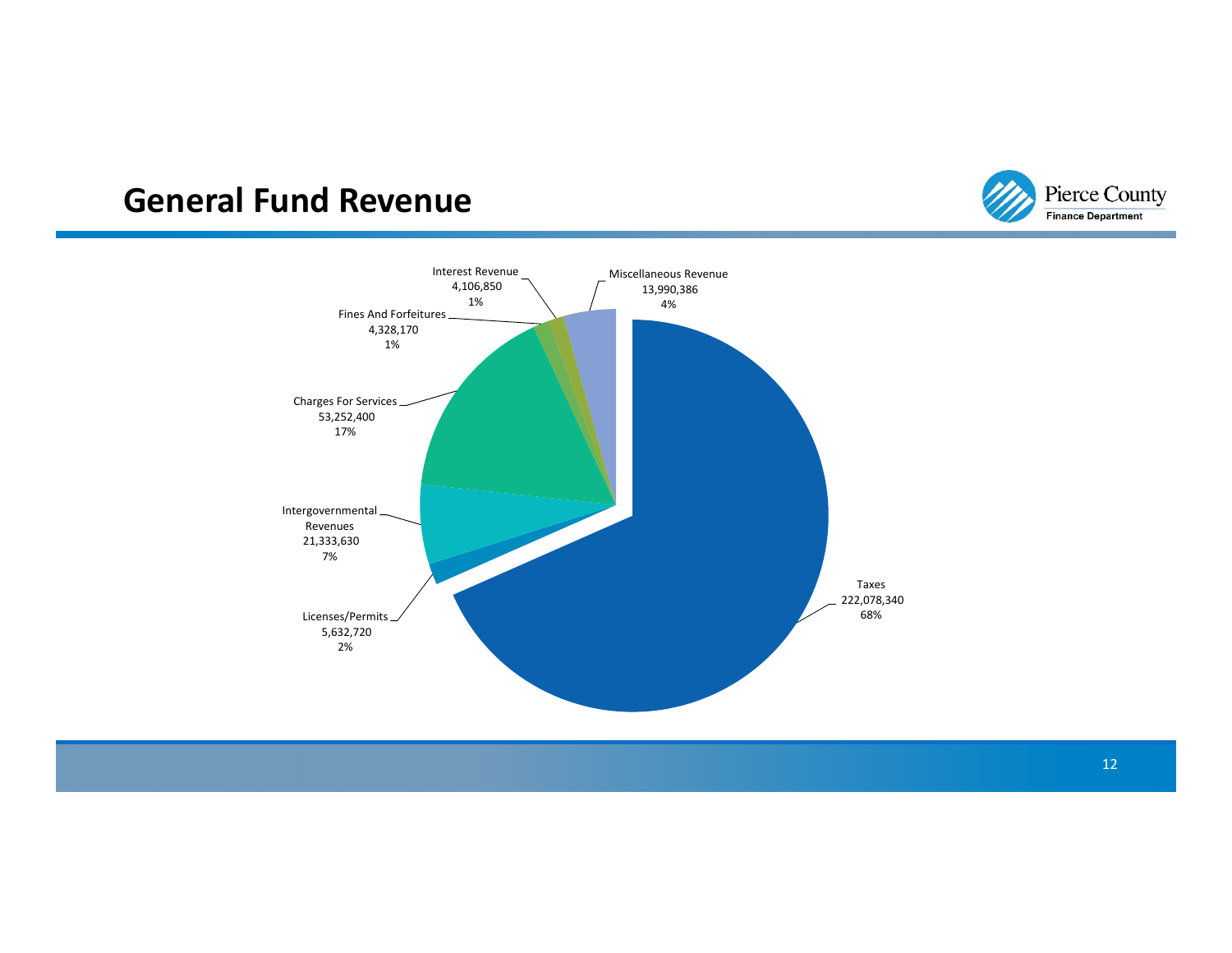#### **General Fund Revenue Comparison**



|                                    | 2017 Budget          |             | 2018 Budget Percent Change |
|------------------------------------|----------------------|-------------|----------------------------|
| <b>Property Taxes</b>              | \$<br>137,075,020 \$ | 139,079,000 | 1.5%                       |
| Sales Taxes                        | 72,410,540           | 81,010,000  | 11.9                       |
| <b>Other Taxes</b>                 | 1,090,900            | 989,340     | $-9.3$                     |
| Licenses and Permits               | 5,381,820            | 5,632,720   | 4.7                        |
| Intergovernmental Revenue          | 20,569,490           | 21,333,630  | 3.7                        |
| <b>Charges for Services</b>        | 51,992,427           | 53,252,400  | 2.4                        |
| <b>Fines and Forfeitures</b>       | 4,169,720            | 4,328,170   | 3.8                        |
| <b>Interest Revenue</b>            | 2,215,670            | 3,856,850   | 74.1                       |
| <b>Other Miscellaneous Revenue</b> | 6,264,700            | 15,963,620  | 154.8                      |
| Use/(Source) of Fund Balance       | 1,182,790            | 1,900,740   | 60.7                       |
| <b>Total Revenues</b>              | \$<br>302,353,077 \$ | 327,346,470 | 8.3%                       |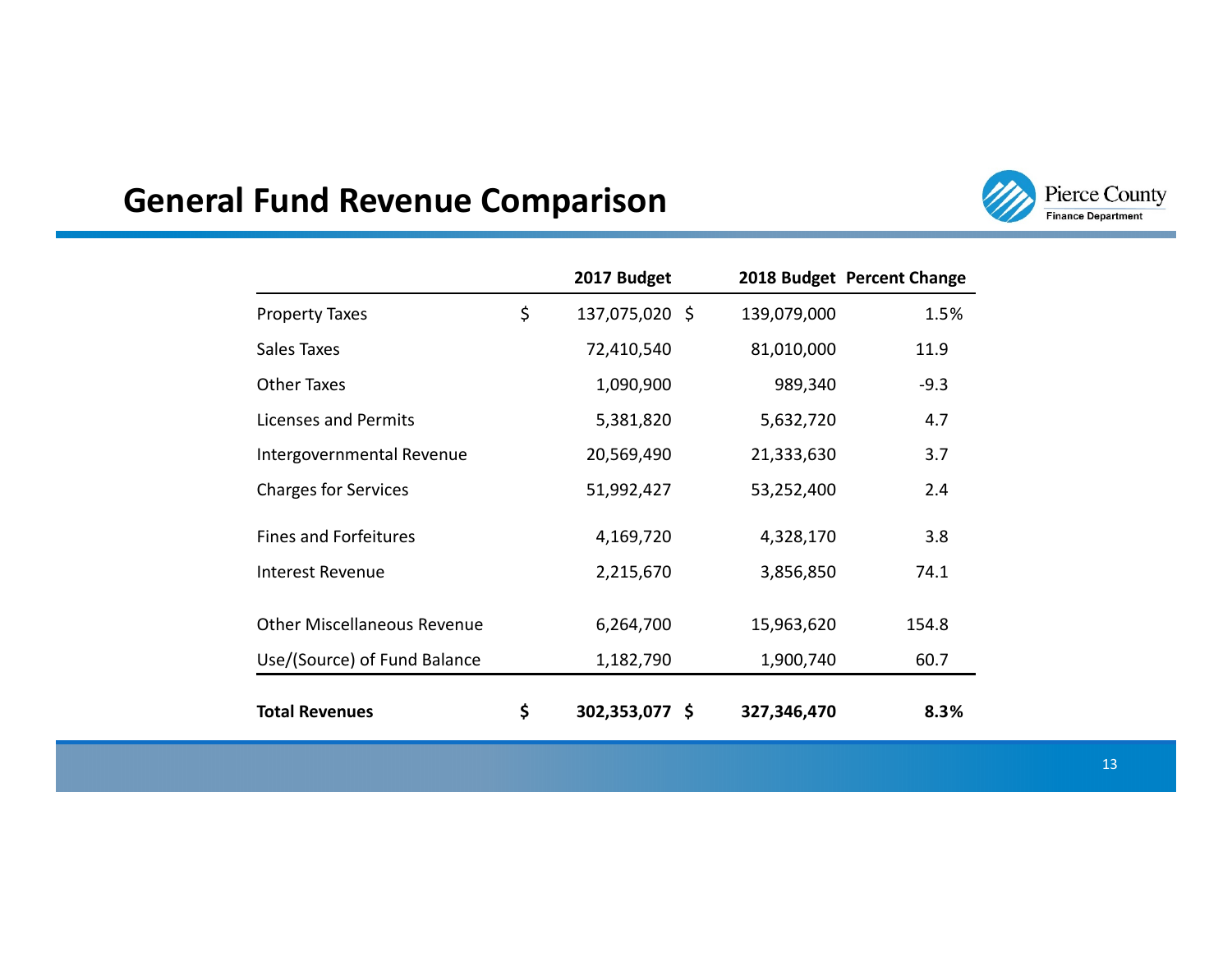#### **2018 Estimated General Fund Tax Revenues**





#### **General Fund Tax Revenue**

|                                  |  | : 2009 : 2018 :       |  |
|----------------------------------|--|-----------------------|--|
| : General Property Taxes         |  | $:62.1\%:56.6\%:$     |  |
| : Law Enforcement Property Taxes |  | $: 6.7\% : 6.3\% :$   |  |
| : Sales Taxes                    |  | $: 30.2\% : 36.6\% :$ |  |
| : All Other Taxes                |  | $: 1.0\% : 0.5\% :$   |  |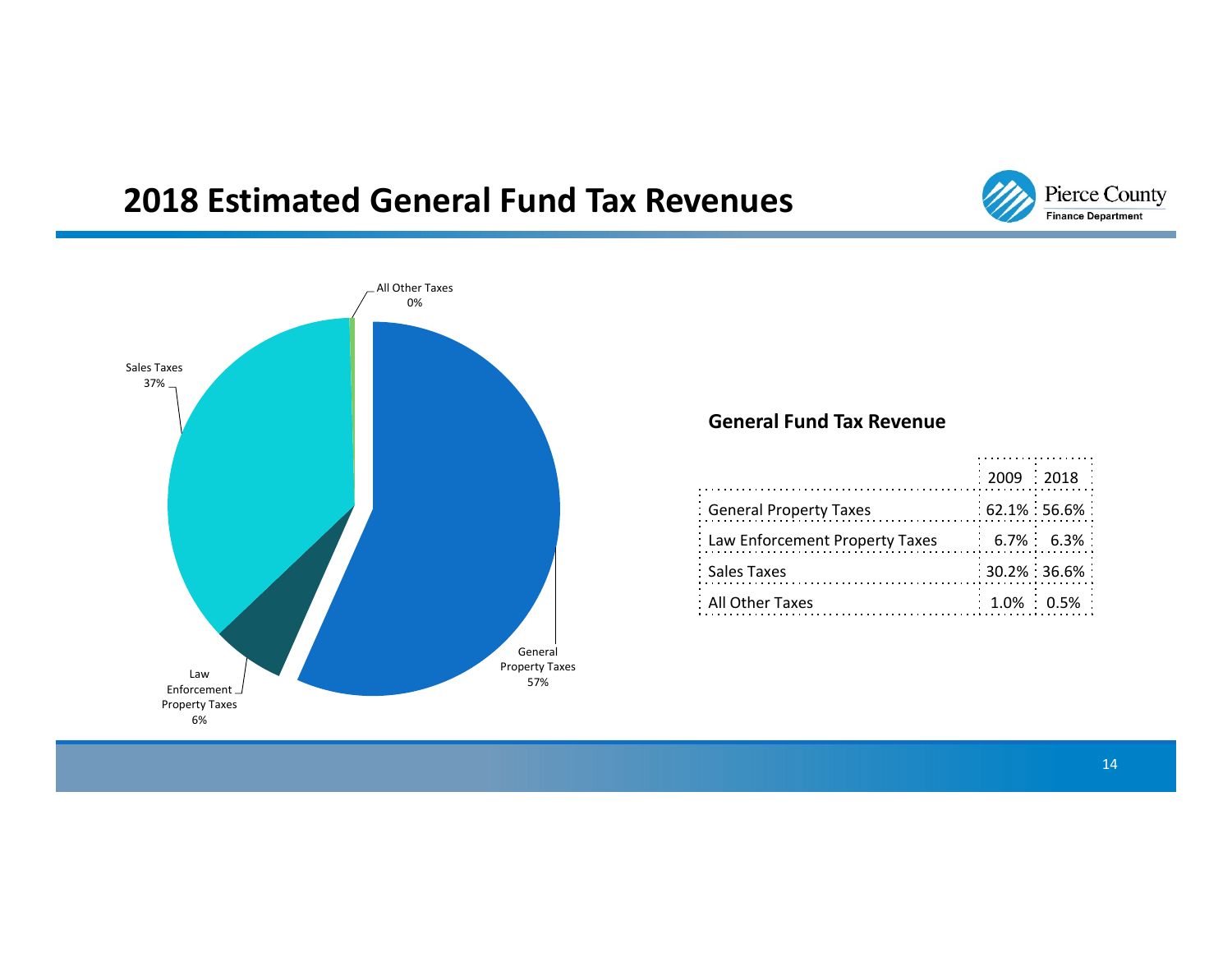### **Implicit Price Deflator (Inflation)**





**Implicit Price Deflator Percent (Inflation)**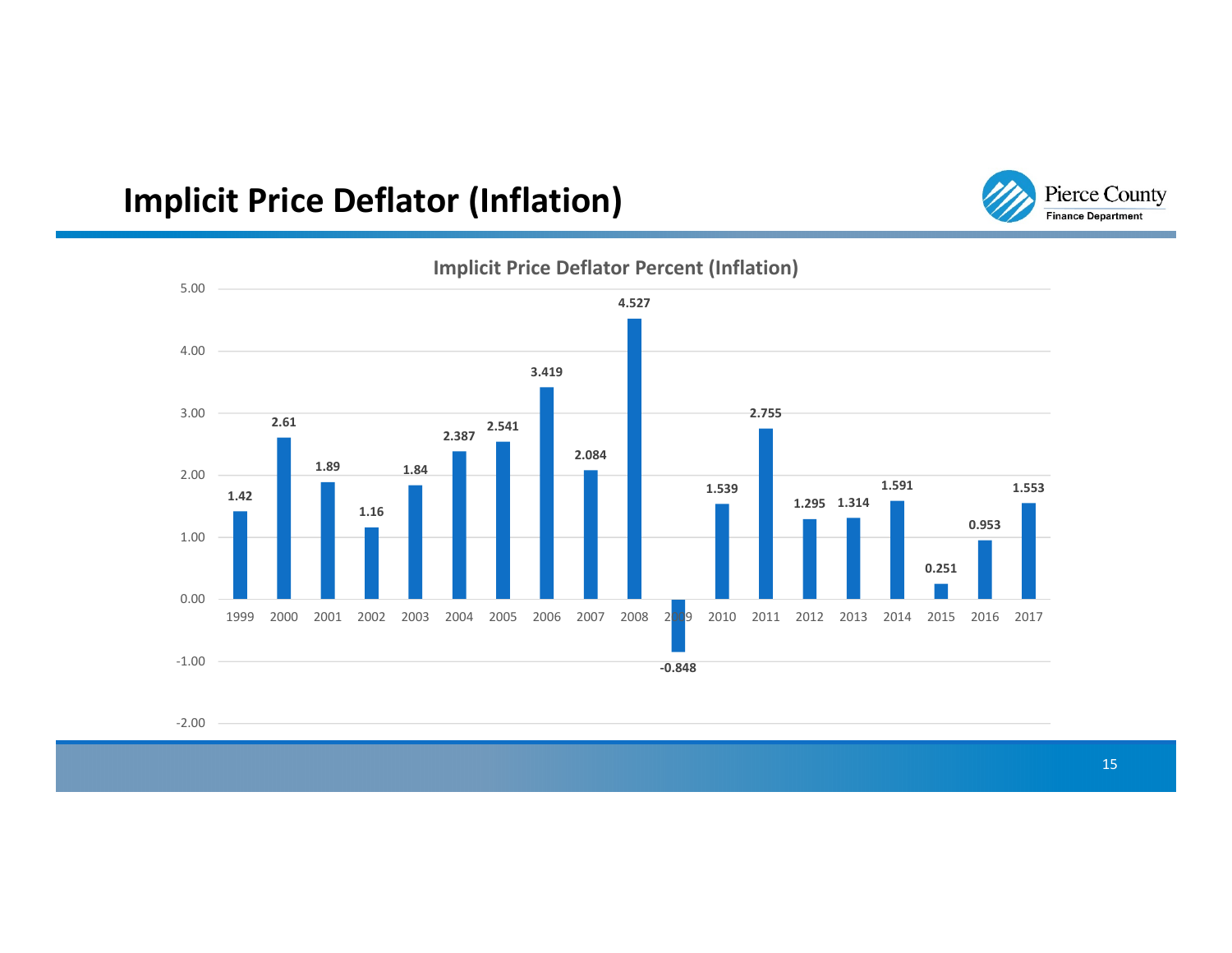#### **General Fund Expenditures by Object Classification**





Salaries and Benefits make up 68% of the General Fund budget.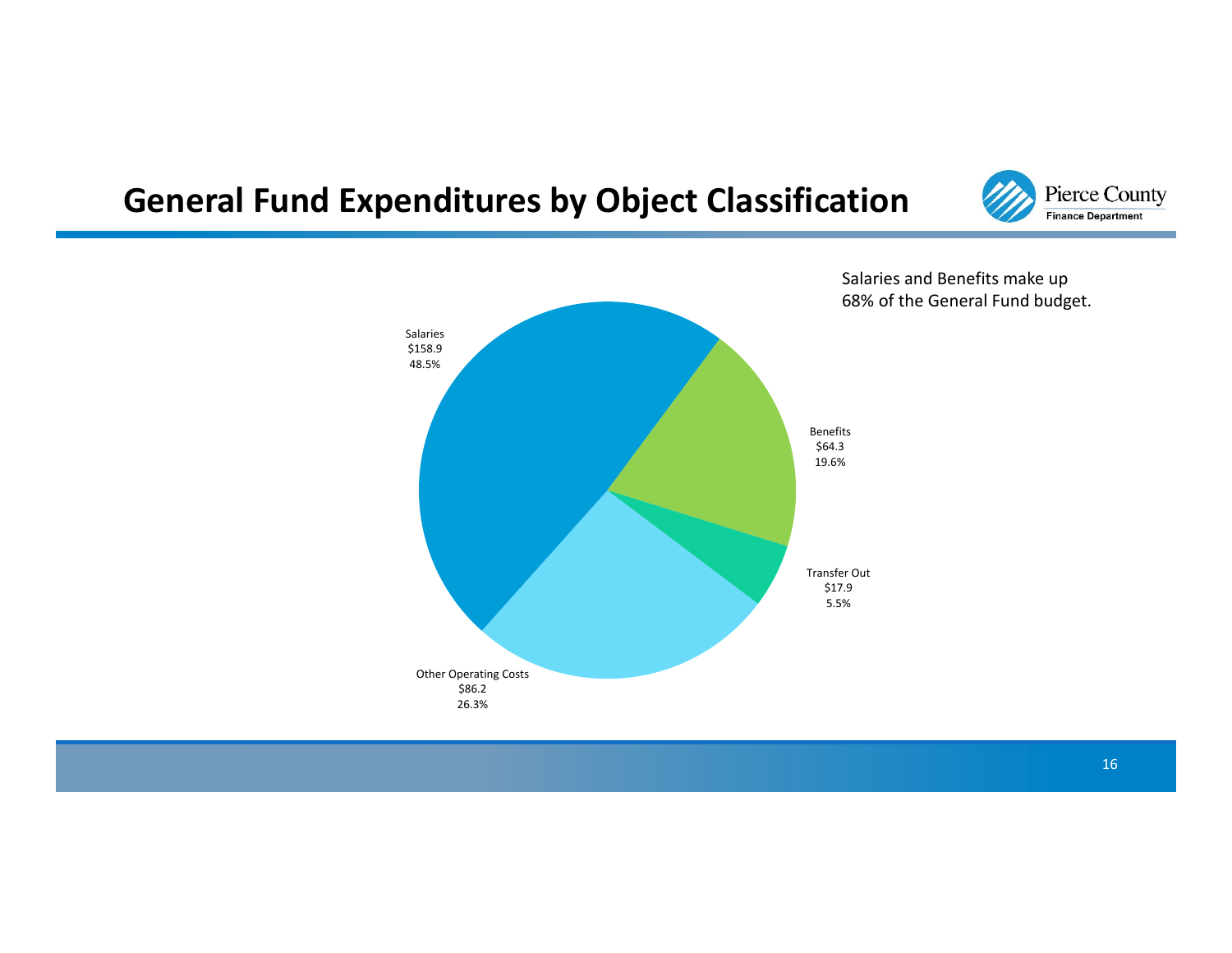### **General Fund Expenditures by Functional Grouping**



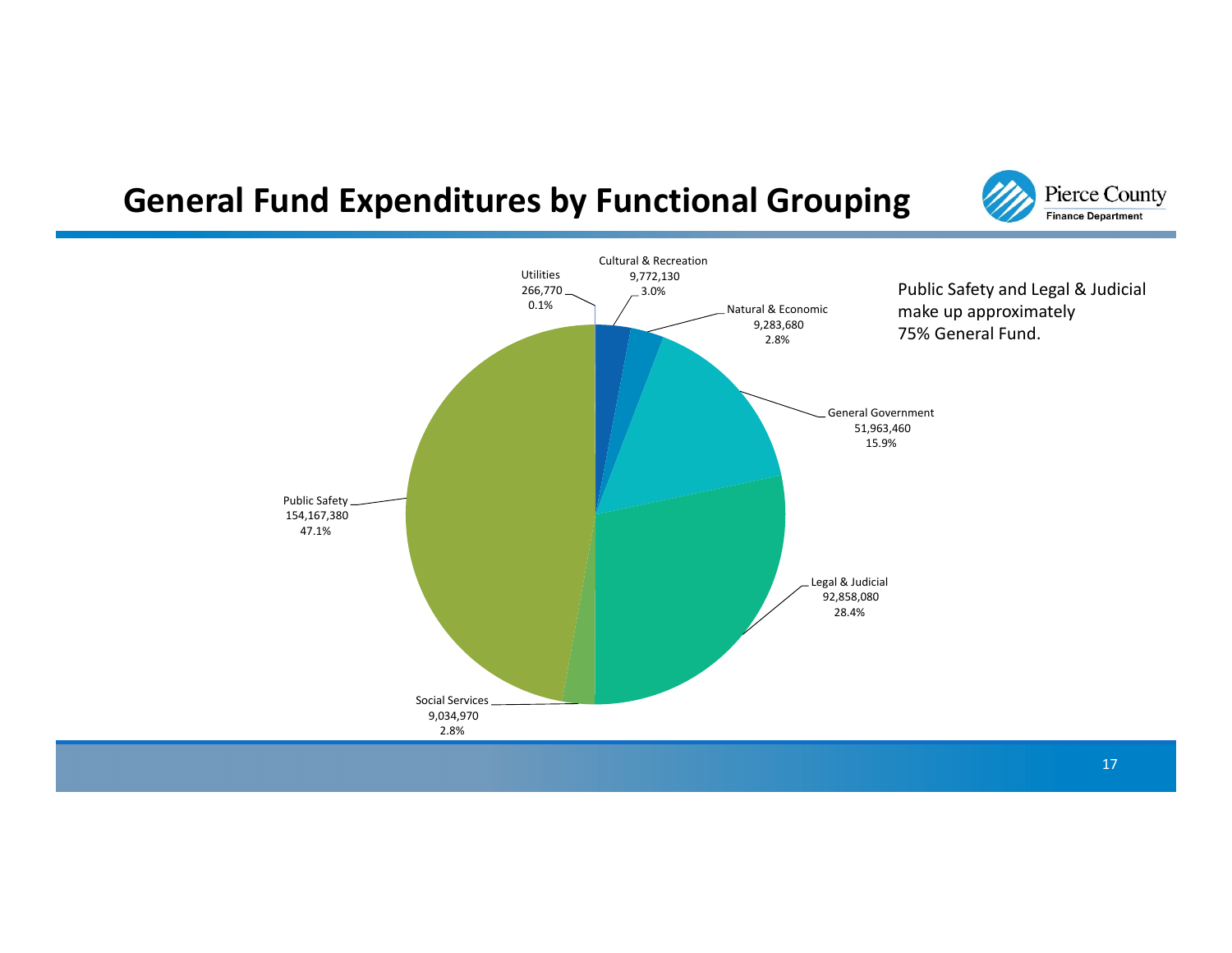#### **General Fund Expenditures by Department**



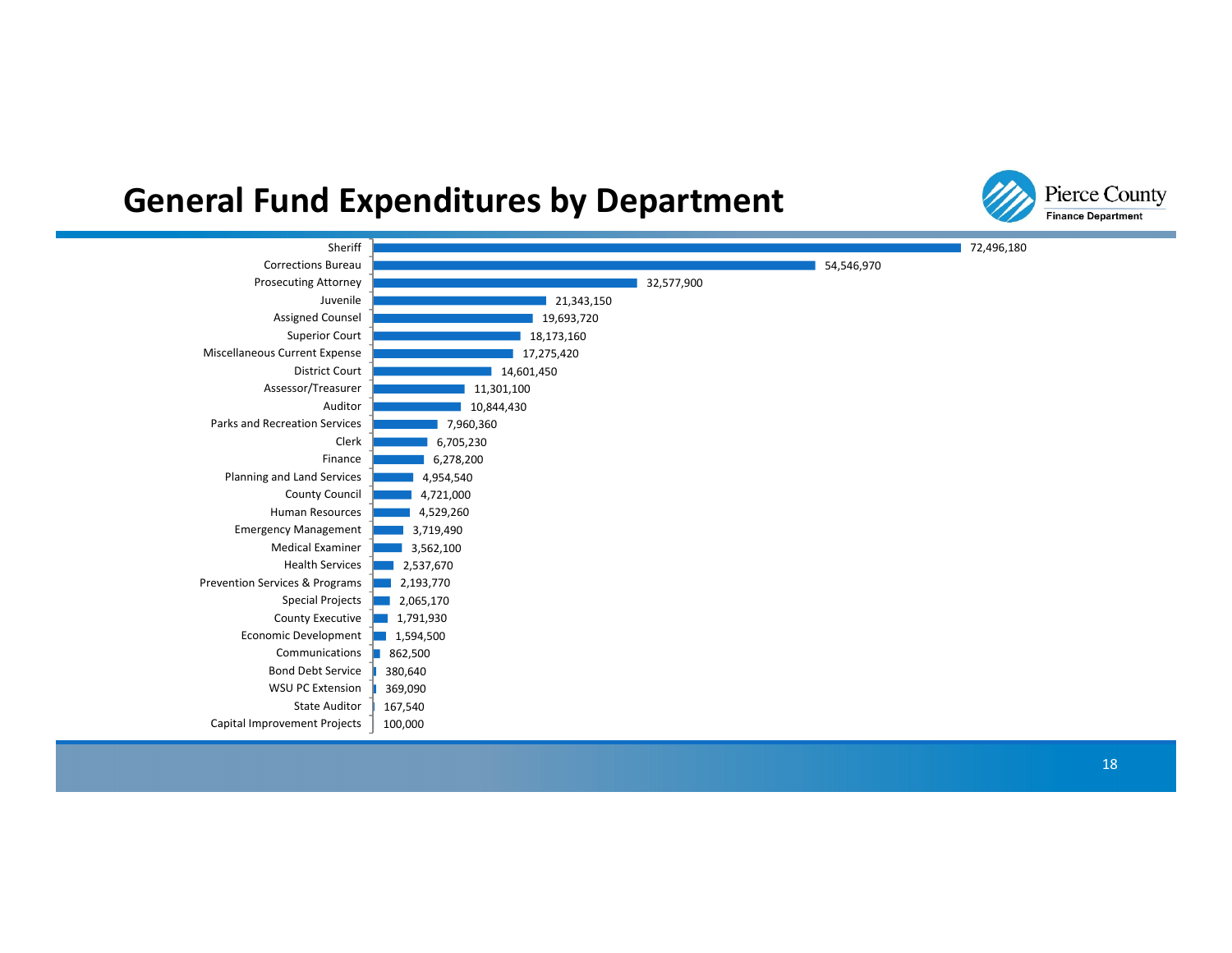

### **General Fund Staffing Summary**

| <b>General Fund Net Changes in FTE</b> |            |            |        |  |  |
|----------------------------------------|------------|------------|--------|--|--|
|                                        | 2017       | 2018       |        |  |  |
|                                        | <b>FTE</b> | <b>FTE</b> | Change |  |  |
| Assessor/Treasurer                     | 74.20      | 75.20      | 1.00   |  |  |
| Assigned Counsel                       | 99.00      | 100.00     | 1.00   |  |  |
| Auditor                                | 50.05      | 49.30      | (0.75) |  |  |
| Finance                                | 41.36      | 39.75      | (1.61) |  |  |
| Clerk of the Superior Court            | 51.00      | 51.00      |        |  |  |
| Communications                         | 4.88       | 4.88       |        |  |  |
| Corrections                            | 320.90     | 322.90     | 2.00   |  |  |
| <b>County Council</b>                  | 29.60      | 29.60      |        |  |  |
| <b>County Executive</b>                | 9.00       | 9.00       |        |  |  |
| <b>District Court</b>                  | 100.50     | 101.50     | 1.00   |  |  |
| Economic Development                   | 7.88       | 7.88       |        |  |  |
| <b>Emergency Management</b>            | 28.00      | 28.00      |        |  |  |
| Human Resources                        | 24.80      | 25.80      | 1.00   |  |  |
| Juvenile                               | 151.40     | 150.60     | (0.80) |  |  |
| <b>Medical Examiner</b>                | 17.00      | 17.00      |        |  |  |
| Parks & Recreation Services            | 45.19      | 45.79      | 0.60   |  |  |
| Planning & Land Services               | 31.20      | 31.08      | (0.12) |  |  |
| Prevention Services & Programs         | 0.73       | 0.73       |        |  |  |
| <b>Prosecuting Attorney</b>            | 213.00     | 216.00     | 3.00   |  |  |
| Sheriff                                | 392.00     | 395.00     | 3.00   |  |  |
| <b>Special Projects</b>                | 7.31       | 7.31       |        |  |  |
| <b>Superior Court</b>                  | 104.00     | 106.50     | 2.50   |  |  |
| <b>Total General Fund</b>              | 1,803.00   | 1814.82    | 11.82  |  |  |

#### **General Fund FTEs**

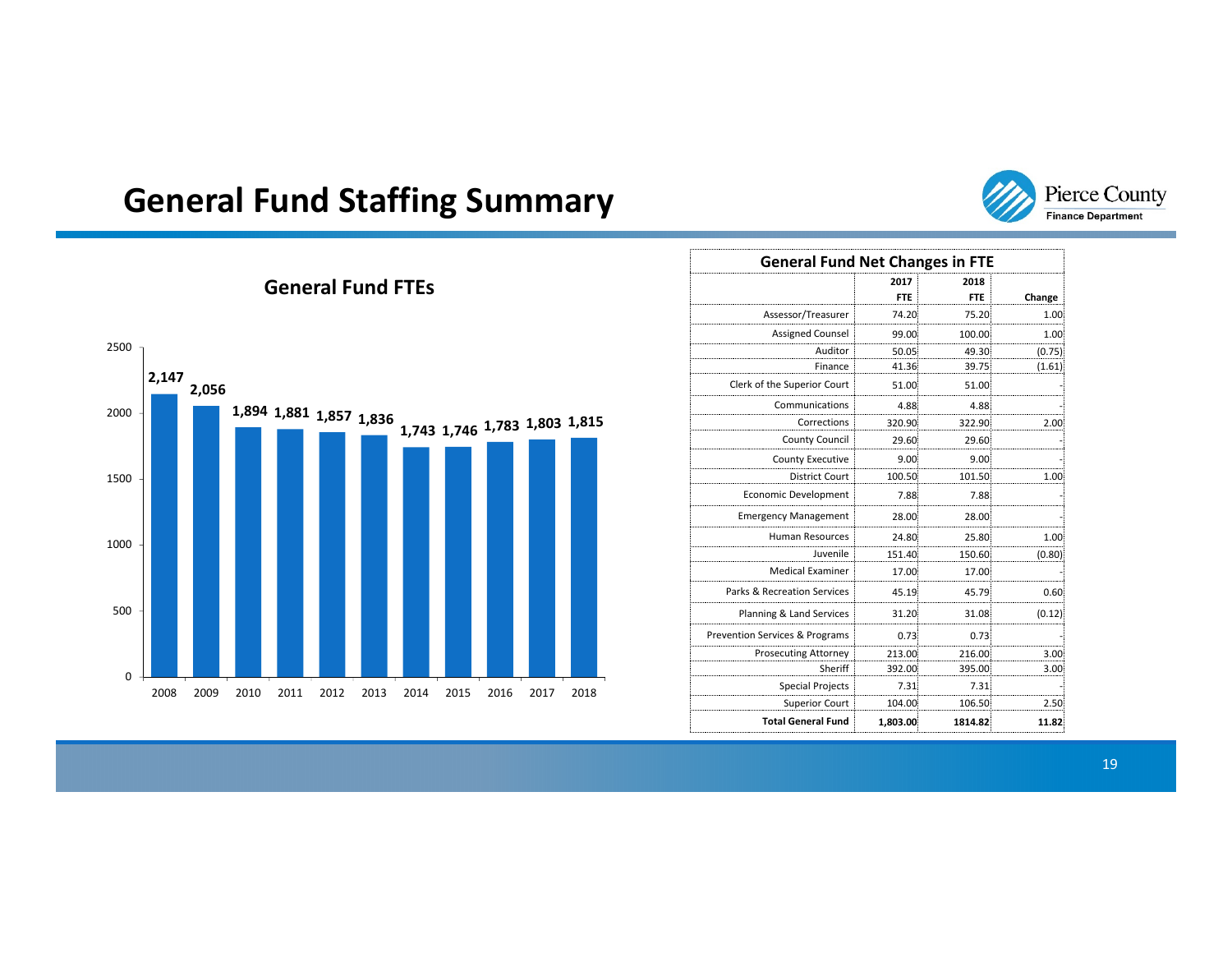

## **Unassigned General Fund Balance**

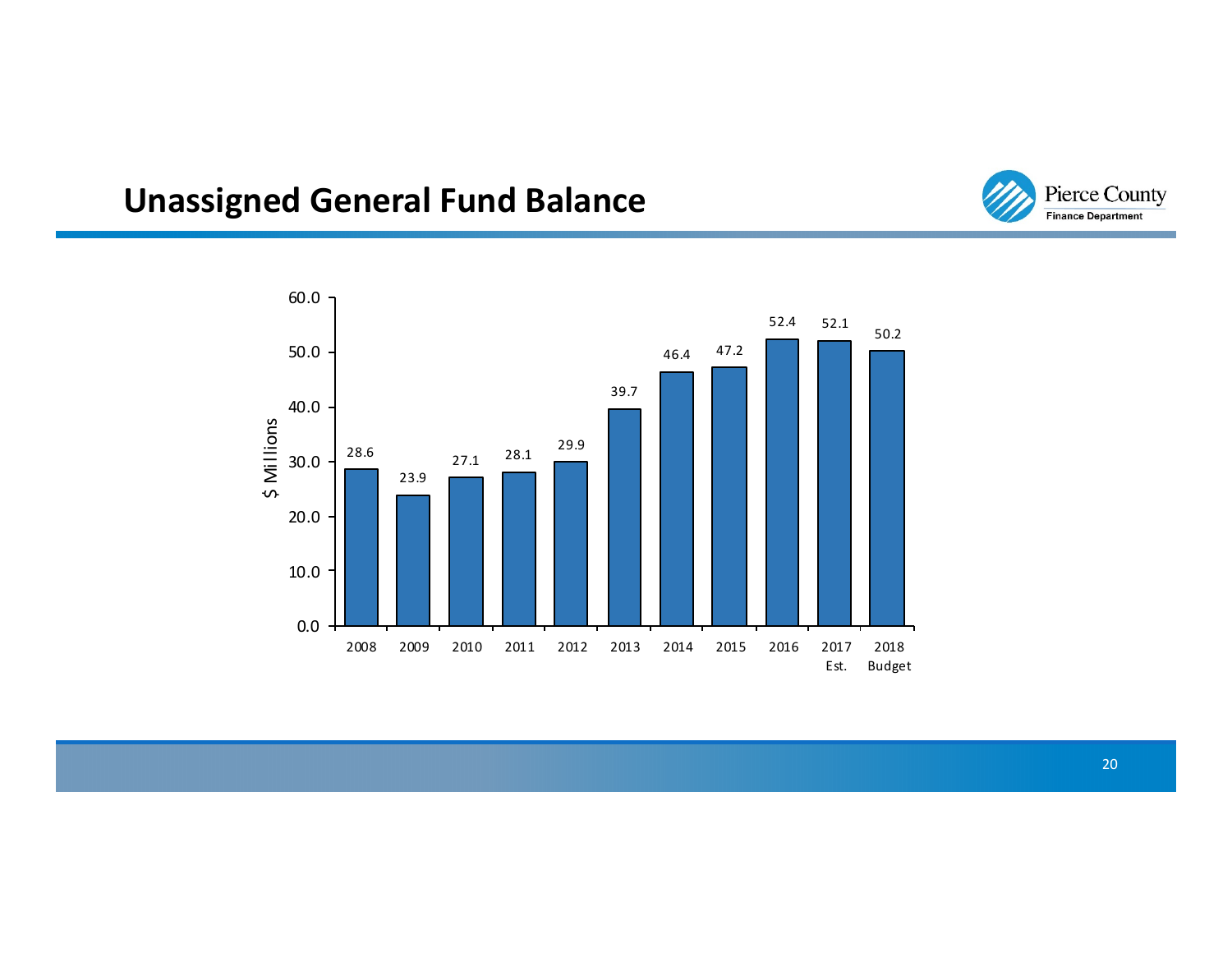#### **Unassigned General Fund Balance**



#### **As a Percent of the General Fund Budget**

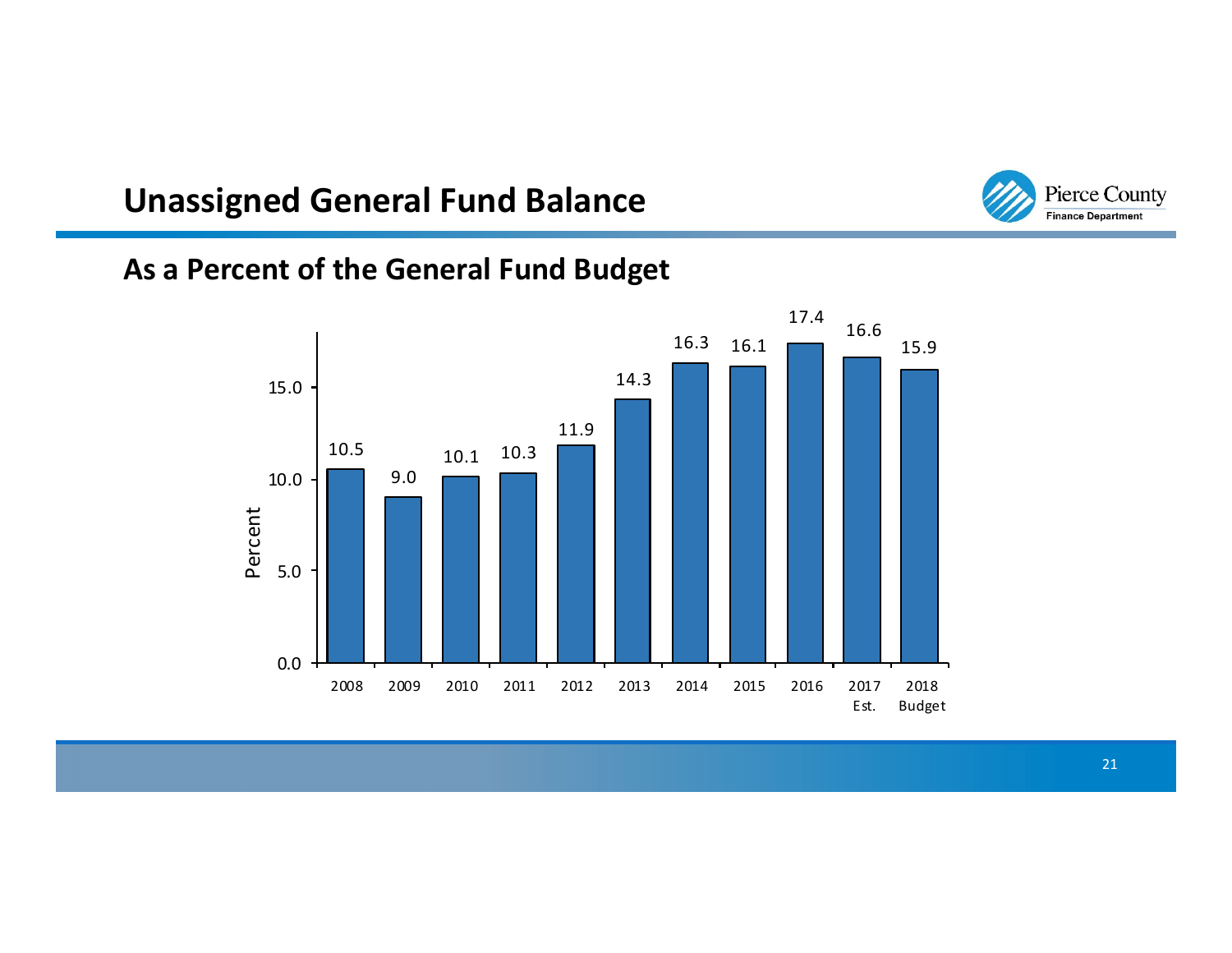

# **TOTAL COUNTY BUDGET**

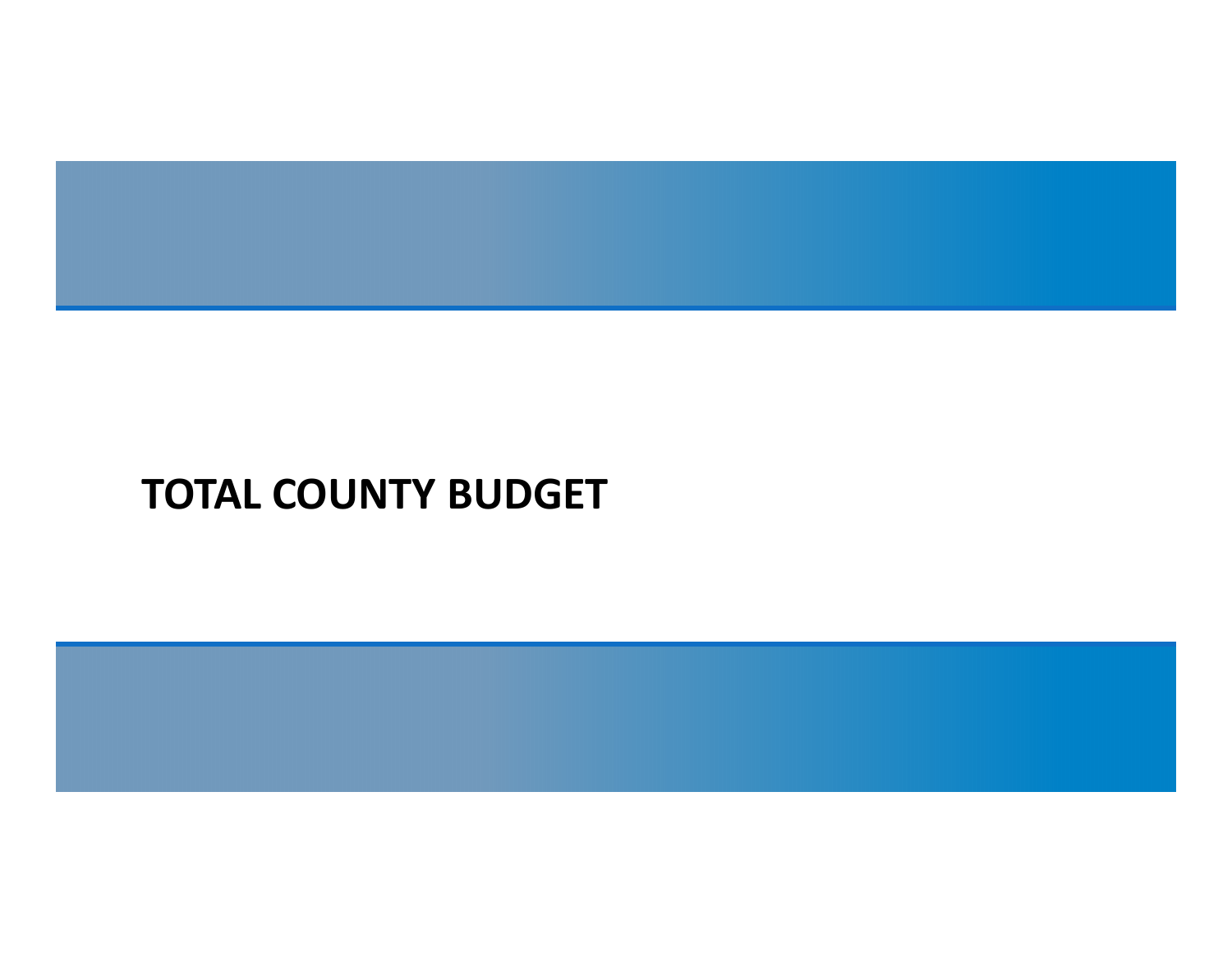

#### **Total County Budget**

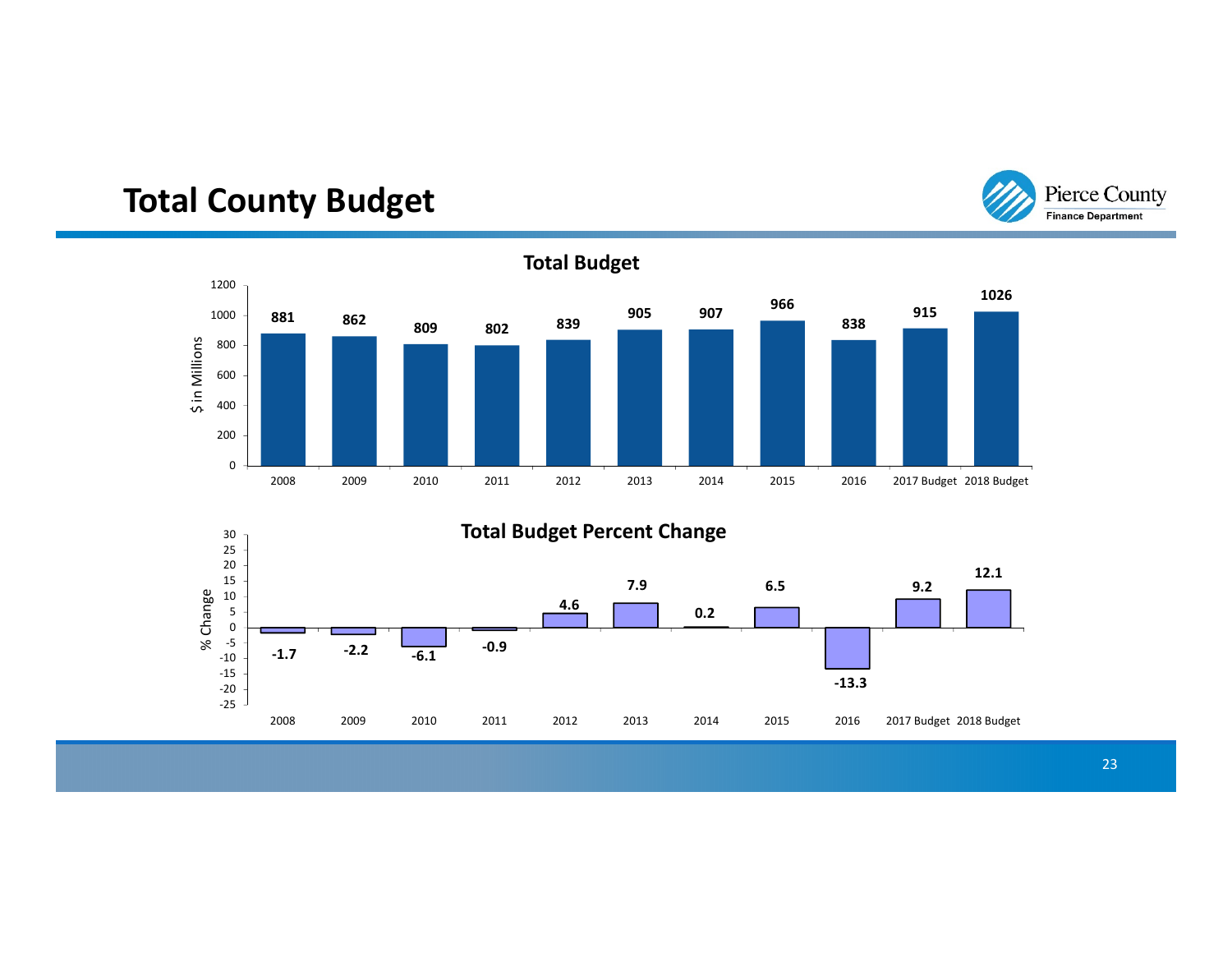#### **Total County Revenue**



Pierce County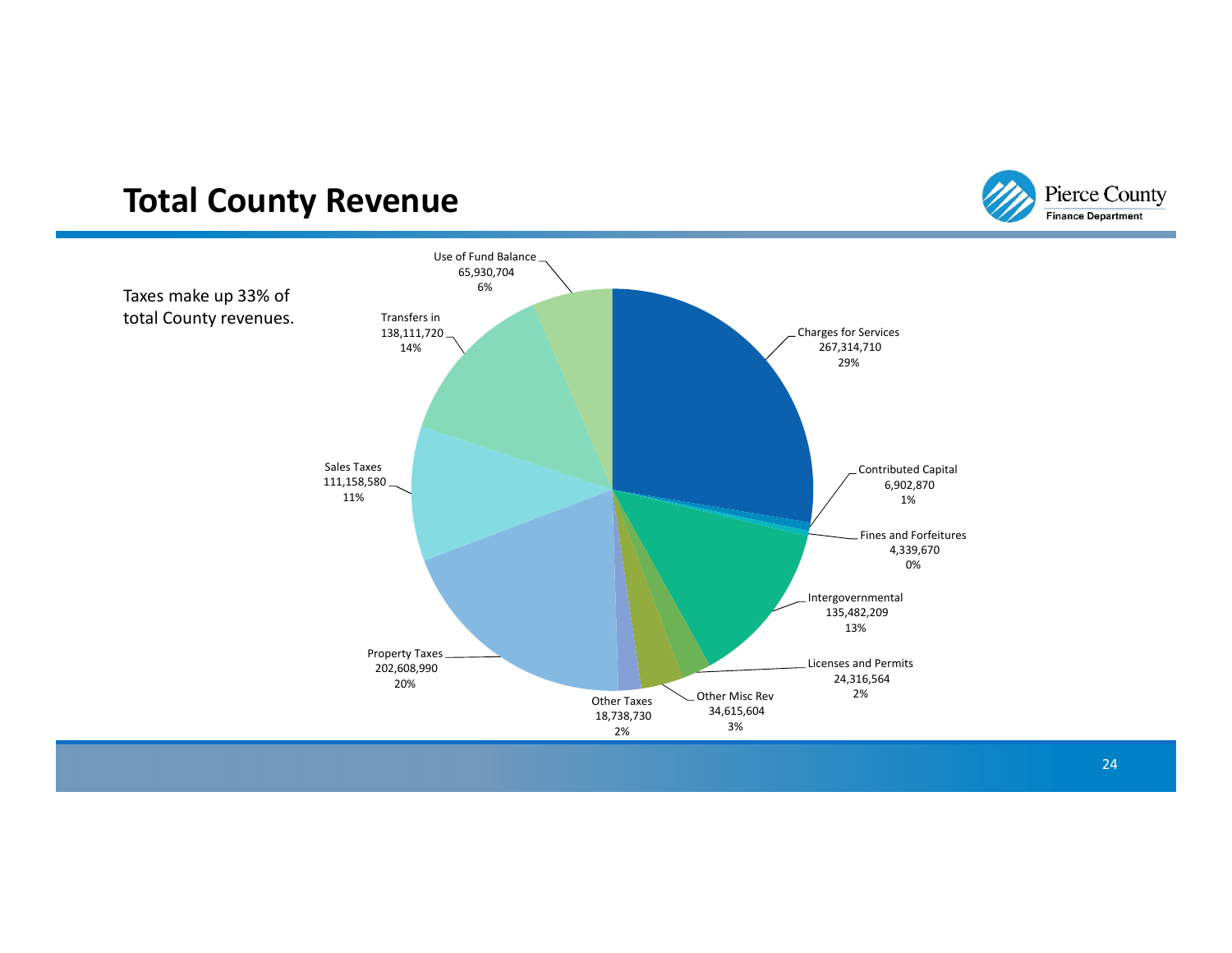### **Property Tax Levies**



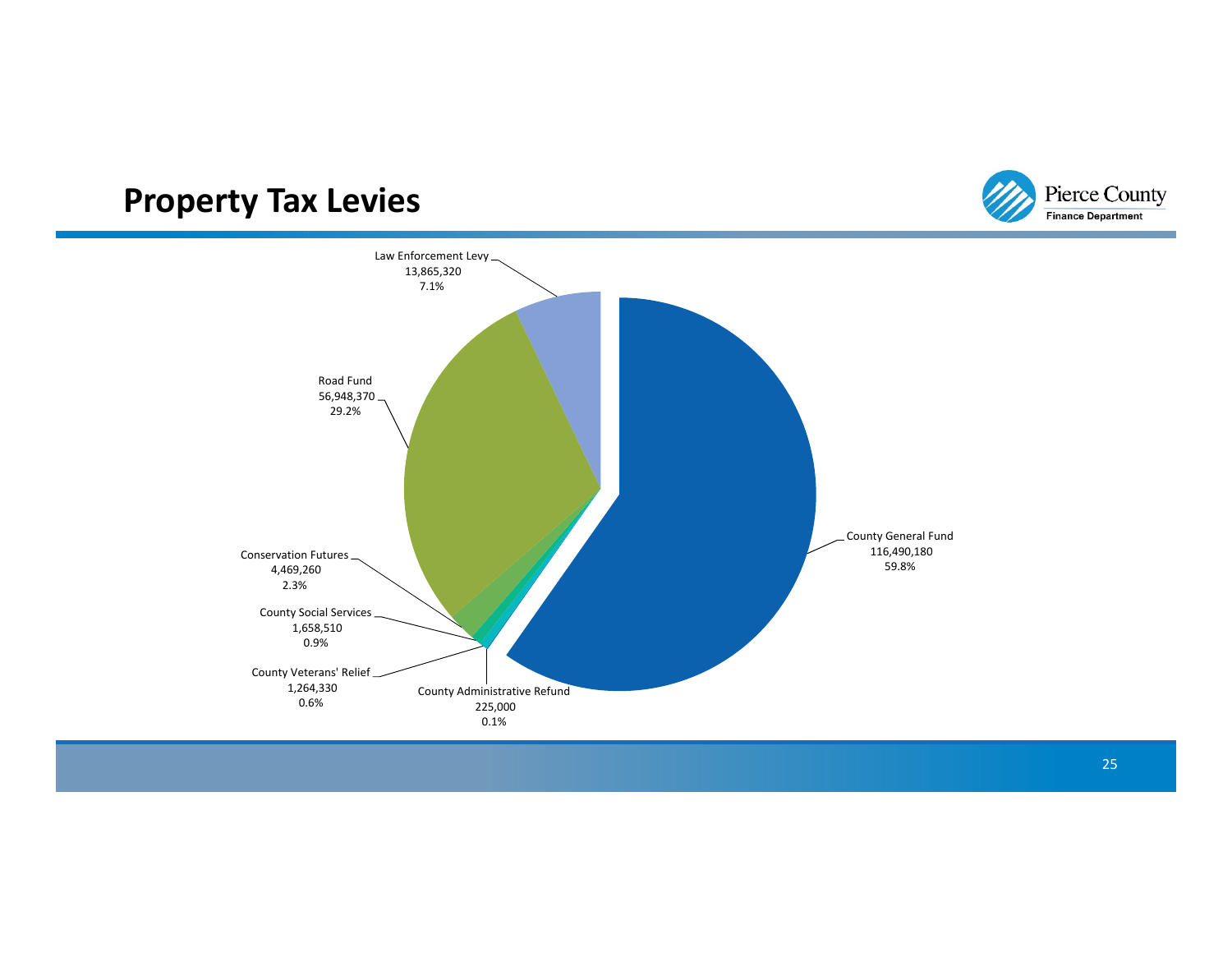### **Total County Expenditures by Object Classification**



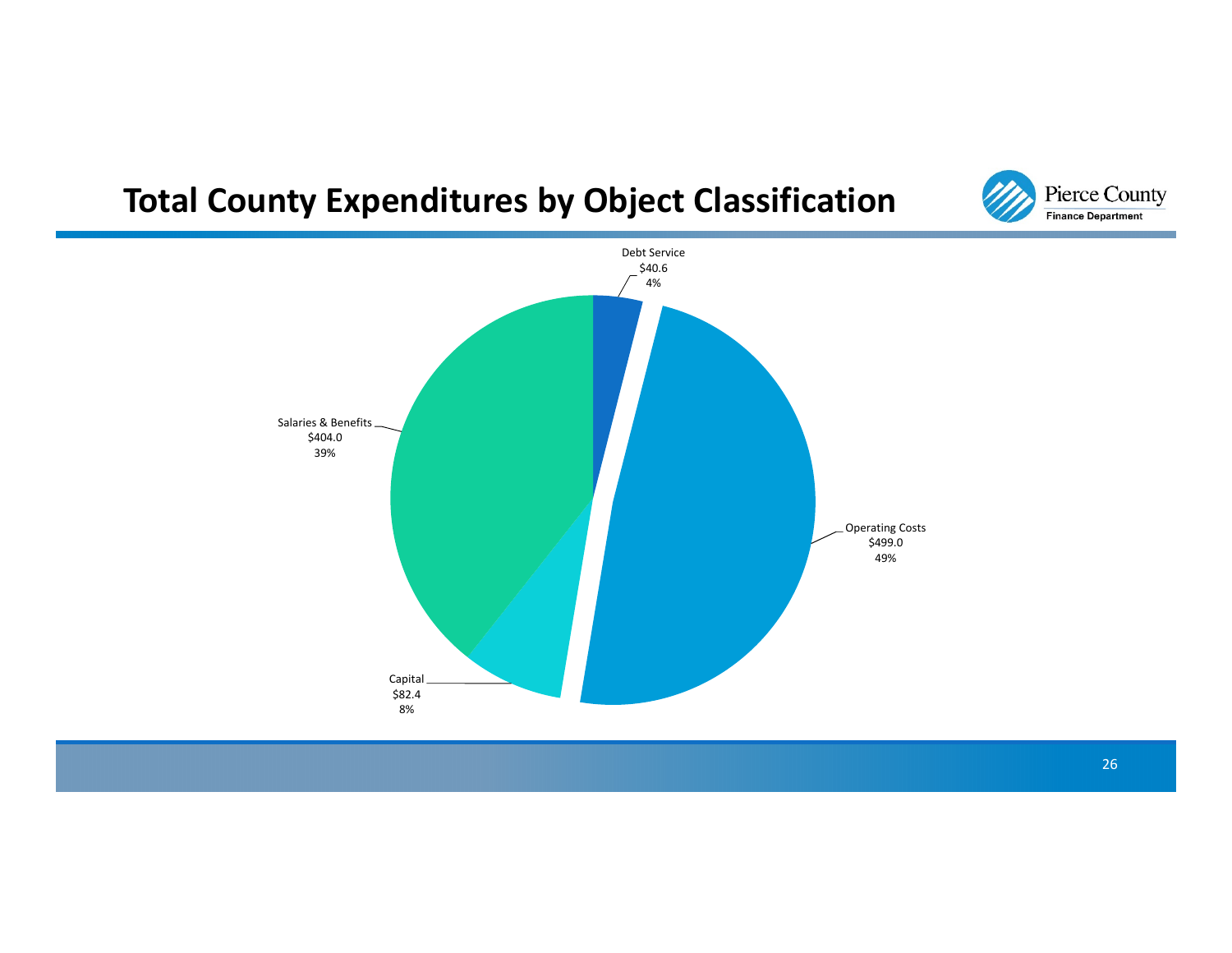#### **Total County Expenditures by Functional Grouping**



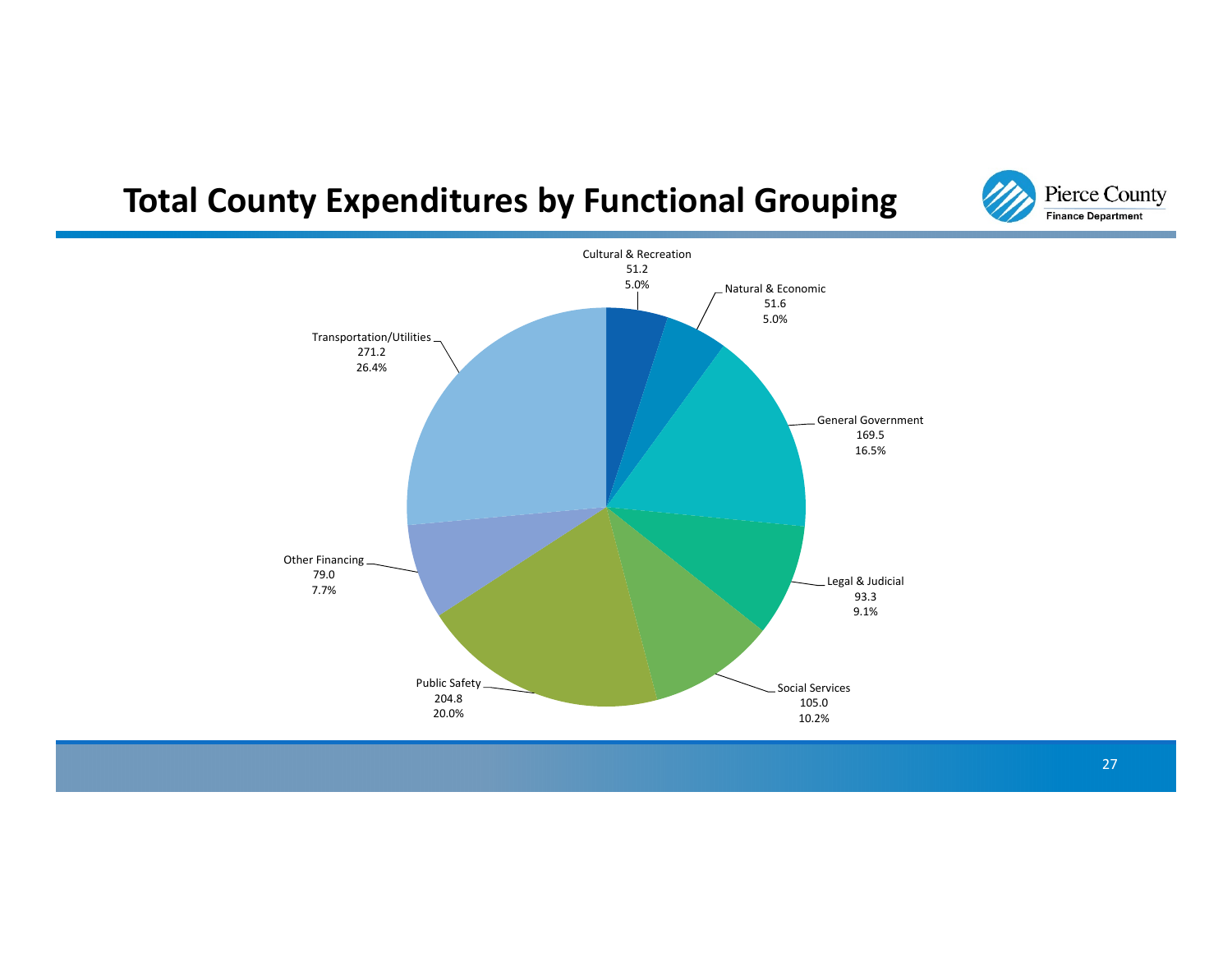#### **Total County Expenditures by Fund Type**